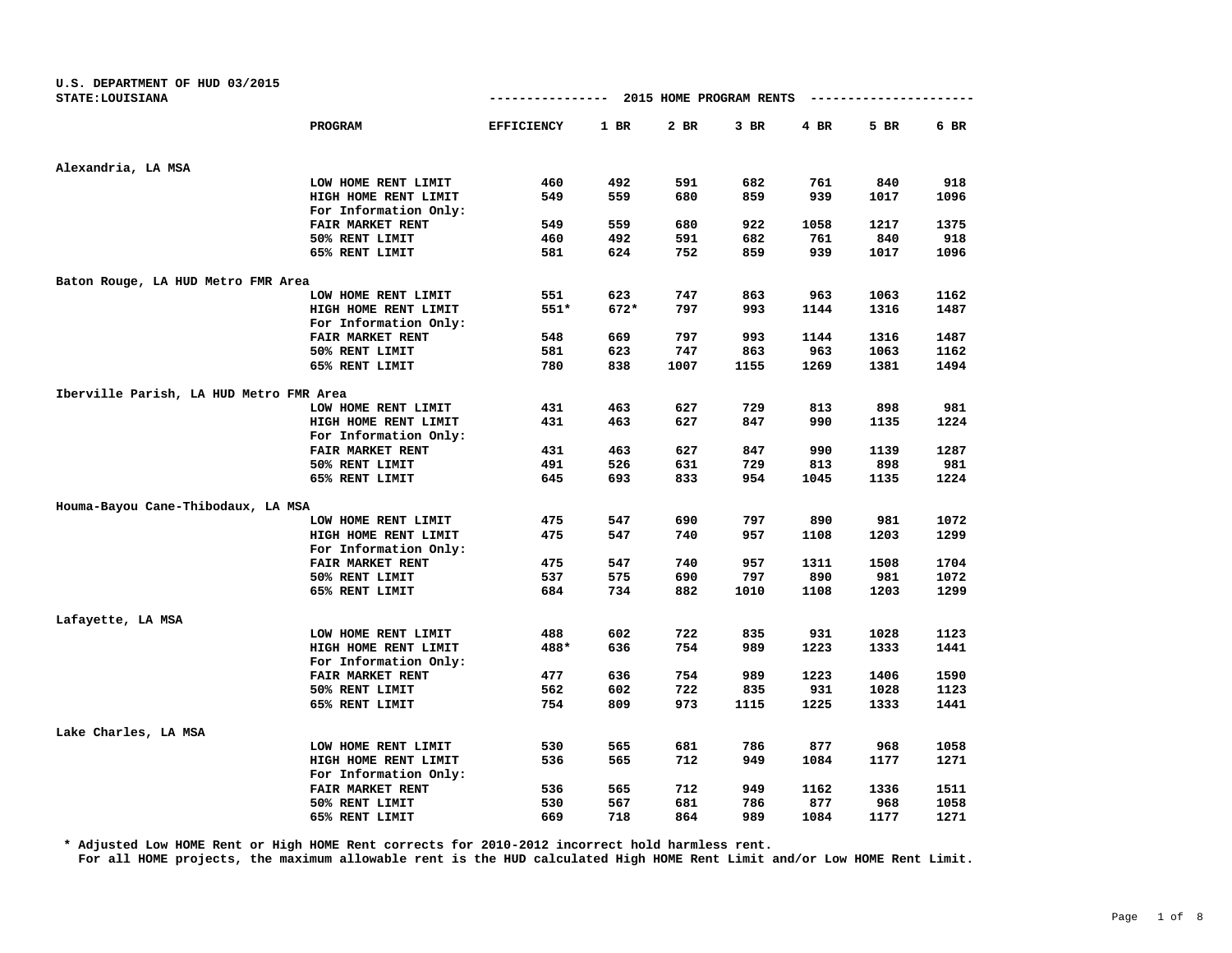| U.S. DEPARTMENT OF HUD 03/2015      |                         |                   |      |      |                         |      |      |      |
|-------------------------------------|-------------------------|-------------------|------|------|-------------------------|------|------|------|
| STATE: LOUISIANA                    |                         | --------------    |      |      | 2015 HOME PROGRAM RENTS |      |      |      |
|                                     | PROGRAM                 | <b>EFFICIENCY</b> | 1 BR | 2 BR | $3$ BR                  | 4 BR | 5 BR | 6 BR |
| Monroe, LA MSA                      |                         |                   |      |      |                         |      |      |      |
|                                     | LOW HOME RENT LIMIT     | 453               | 486  | 583  | 673                     | 751  | 829  | 906  |
|                                     | HIGH HOME RENT LIMIT    | 508               | 527* | 675  | 841                     | 902  | 996  | 1072 |
|                                     | For Information Only:   |                   |      |      |                         |      |      |      |
|                                     | FAIR MARKET RENT        | 508               | 512  | 675  | 841                     | 902  | 1037 | 1173 |
|                                     | 50% RENT LIMIT          | 453               | 486  | 583  | 673                     | 751  | 829  | 906  |
|                                     | 65% RENT LIMIT          | 570               | 612  | 736  | 841                     | 919  | 996  | 1072 |
| New Orleans-Metairie-Kenner, LA MSA |                         |                   |      |      |                         |      |      |      |
|                                     | LOW HOME RENT LIMIT     | 542               | 581  | 697  | 805                     | 898  | 991  | 1083 |
|                                     | HIGH HOME RENT LIMIT    | 648               | 739  | 889  | 1018                    | 1116 | 1213 | 1310 |
|                                     | For Information Only:   |                   |      |      |                         |      |      |      |
|                                     | FAIR MARKET RENT        | 648               | 767  | 950  | 1192                    | 1443 | 1659 | 1876 |
|                                     | 50% RENT LIMIT          | 542               | 581  | 697  | 805                     | 898  | 991  | 1083 |
|                                     | 65% RENT LIMIT          | 689               | 739  | 889  | 1018                    | 1116 | 1213 | 1310 |
| Shreveport-Bossier City, LA MSA     |                         |                   |      |      |                         |      |      |      |
|                                     | LOW HOME RENT LIMIT     | 510               | 546  | 655  | 756                     | 845  | 931  | 1018 |
|                                     | HIGH HOME RENT LIMIT    | 604               | 677  | 842  | 1009                    | 1106 | 1202 | 1298 |
|                                     | For Information Only:   |                   |      |      |                         |      |      |      |
|                                     | <b>FAIR MARKET RENT</b> | 604               | 677  | 842  | 1049                    | 1148 | 1320 | 1492 |
|                                     | 50% RENT LIMIT          | 510               | 546  | 655  | 756                     | 845  | 931  | 1018 |
|                                     | 65% RENT LIMIT          | 683               | 733  | 881  | 1009                    | 1106 | 1202 | 1298 |
| Acadia Parish, LA                   |                         |                   |      |      |                         |      |      |      |
|                                     | LOW HOME RENT LIMIT     | 427               | 458  | 550  | 635                     | 708  | 781  | 854  |
|                                     | HIGH HOME RENT LIMIT    | 484               | 487  | 627  | 832                     | 846  | 973  | 1060 |
|                                     | For Information Only:   |                   |      |      |                         |      |      |      |
|                                     | FAIR MARKET RENT        | 484               | 487  | 627  | 843                     | 846  | 973  | 1100 |
|                                     | 50% RENT LIMIT          | 427               | 458  | 550  | 635                     | 708  | 781  | 854  |
|                                     | 65% RENT LIMIT          | 564               | 605  | 728  | 832                     | 909  | 984  | 1060 |
| Allen Parish, LA                    |                         |                   |      |      |                         |      |      |      |
|                                     | LOW HOME RENT LIMIT     | 441               | 472  | 566  | 654                     | 730  | 805  | 880  |
|                                     | HIGH HOME RENT LIMIT    | 493               | 525  | 627  | 825                     | 890  | 976  | 1051 |
|                                     | For Information Only:   |                   |      |      |                         |      |      |      |
|                                     | FAIR MARKET RENT        | 493               | 525  | 627  | 887                     | 890  | 1024 | 1157 |
|                                     | 50% RENT LIMIT          | 441               | 472  | 566  | 654                     | 730  | 805  | 880  |
|                                     | 65% RENT LIMIT          | 559               | 600  | 722  | 825                     | 901  | 976  | 1051 |
| Assumption Parish, LA               |                         |                   |      |      |                         |      |      |      |
|                                     | LOW HOME RENT LIMIT     | 493               | 529  | 627  | 741                     | 827  | 912  | 997  |
|                                     | HIGH HOME RENT LIMIT    | 493               | 529  | 627  | 924                     | 958  | 1102 | 1208 |
|                                     | For Information Only:   |                   |      |      |                         |      |      |      |
|                                     | FAIR MARKET RENT        | 493               | 529  | 627  | 924                     | 958  | 1102 | 1245 |
|                                     | 50% RENT LIMIT          | 498               | 534  | 641  | 741                     | 827  | 912  | 997  |
|                                     | 65% RENT LIMIT          | 638               | 684  | 823  | 943                     | 1033 | 1121 | 1208 |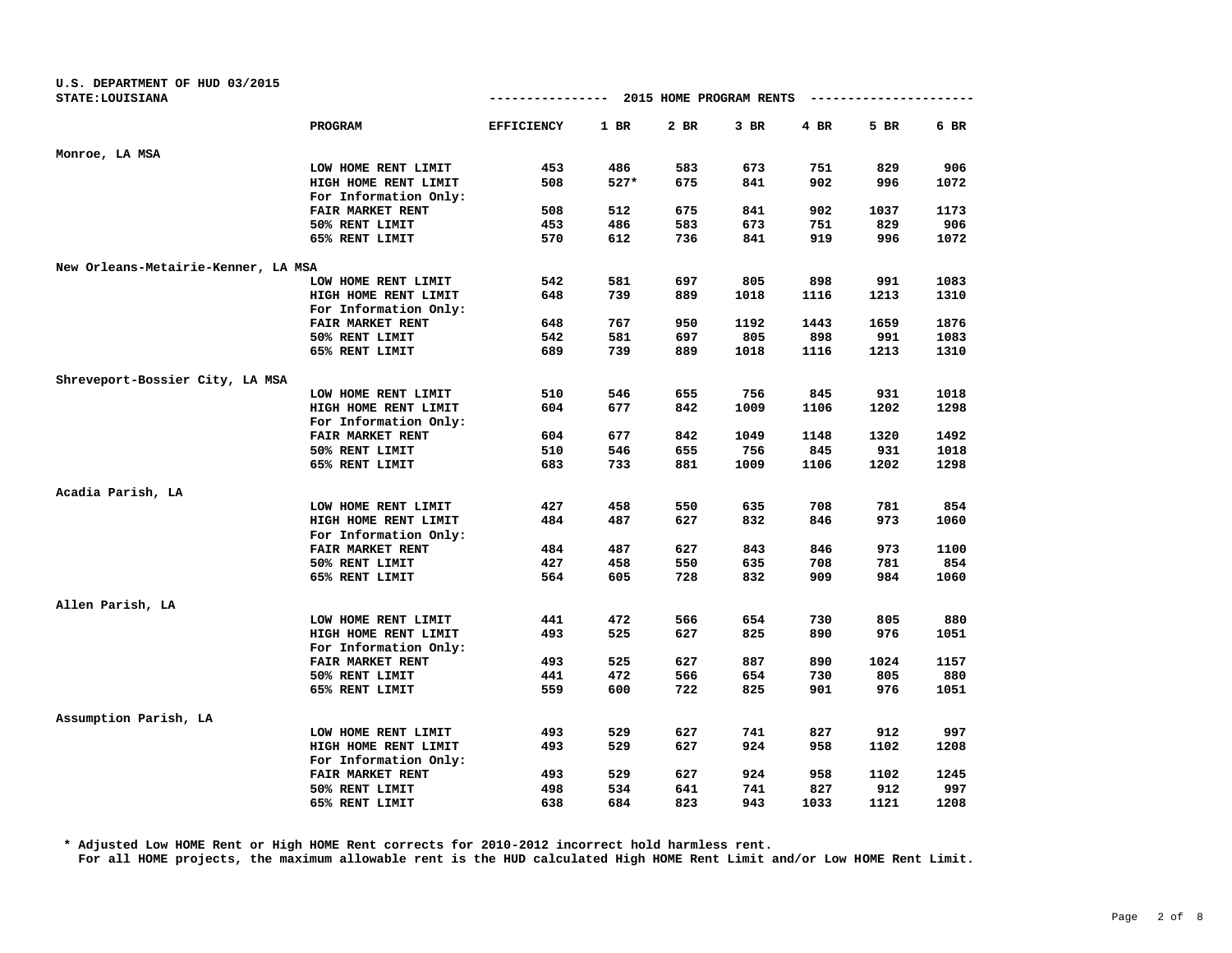| U.S. DEPARTMENT OF HUD 03/2015<br>STATE: LOUISIANA |                       | --------------    |        | 2015 HOME PROGRAM RENTS |        |      |      |      |
|----------------------------------------------------|-----------------------|-------------------|--------|-------------------------|--------|------|------|------|
|                                                    | PROGRAM               | <b>EFFICIENCY</b> | $1$ BR | $2$ BR                  | $3$ BR | 4 BR | 5 BR | 6 BR |
| Avoyelles Parish, LA                               |                       |                   |        |                         |        |      |      |      |
|                                                    | LOW HOME RENT LIMIT   | 425               | 458    | 550                     | 635    | 708  | 781  | 854  |
|                                                    | HIGH HOME RENT LIMIT  | 425               | 463    | 627                     | 807    | 881  | 954  | 1026 |
|                                                    | For Information Only: |                   |        |                         |        |      |      |      |
|                                                    | FAIR MARKET RENT      | 425               | 463    | 627                     | 901    | 1089 | 1252 | 1416 |
|                                                    | 50% RENT LIMIT        | 427               | 458    | 550                     | 635    | 708  | 781  | 854  |
|                                                    | 65% RENT LIMIT        | 546               | 587    | 707                     | 807    | 881  | 954  | 1026 |
| Beauregard Parish, LA                              |                       |                   |        |                         |        |      |      |      |
|                                                    | LOW HOME RENT LIMIT   | 506               | 520    | 627                     | 758    | 846  | 933  | 1020 |
|                                                    | HIGH HOME RENT LIMIT  | 506               | 520    | 627                     | 837    | 1043 | 1131 | 1221 |
|                                                    | For Information Only: |                   |        |                         |        |      |      |      |
|                                                    | FAIR MARKET RENT      | 506               | 520    | 627                     | 837    | 1111 | 1278 | 1444 |
|                                                    | 50% RENT LIMIT        | 511               | 547    | 656                     | 758    | 846  | 933  | 1020 |
|                                                    | 65% RENT LIMIT        | 644               | 691    | 832                     | 952    | 1043 | 1131 | 1221 |
| Bienville Parish, LA                               |                       |                   |        |                         |        |      |      |      |
|                                                    | LOW HOME RENT LIMIT   | 427               | 458    | 550                     | 635    | 708  | 781  | 854  |
|                                                    | HIGH HOME RENT LIMIT  | 493               | 529    | 627                     | 807    | 881  | 954  | 1026 |
|                                                    | For Information Only: |                   |        |                         |        |      |      |      |
|                                                    | FAIR MARKET RENT      | 493               | 529    | 627                     | 924    | 945  | 1087 | 1229 |
|                                                    | 50% RENT LIMIT        | 427               | 458    | 550                     | 635    | 708  | 781  | 854  |
|                                                    | 65% RENT LIMIT        | 546               | 587    | 707                     | 807    | 881  | 954  | 1026 |
| Caldwell Parish, LA                                |                       |                   |        |                         |        |      |      |      |
|                                                    | LOW HOME RENT LIMIT   | 450               | 482    | 578                     | 668    | 746  | 823  | 899  |
|                                                    | HIGH HOME RENT LIMIT  | 493               | 529    | 627                     | 885    | 969  | 1050 | 1131 |
|                                                    | For Information Only: |                   |        |                         |        |      |      |      |
|                                                    | FAIR MARKET RENT      | 493               | 529    | 627                     | 924    | 1050 | 1208 | 1365 |
|                                                    | 50% RENT LIMIT        | 450               | 482    | 578                     | 668    | 746  | 823  | 899  |
|                                                    | 65% RENT LIMIT        | 599               | 643    | 774                     | 885    | 969  | 1050 | 1131 |
| Catahoula Parish, LA                               |                       |                   |        |                         |        |      |      |      |
|                                                    | LOW HOME RENT LIMIT   | 427               | 458    | 550                     | 635    | 708  | 781  | 854  |
|                                                    | HIGH HOME RENT LIMIT  | 493               | 524    | 627                     | 807    | 881  | 954  | 1026 |
|                                                    | For Information Only: |                   |        |                         |        |      |      |      |
|                                                    | FAIR MARKET RENT      | 493               | 524    | 627                     | 924    | 1010 | 1162 | 1313 |
|                                                    | 50% RENT LIMIT        | 427               | 458    | 550                     | 635    | 708  | 781  | 854  |
|                                                    | 65% RENT LIMIT        | 546               | 587    | 707                     | 807    | 881  | 954  | 1026 |
| Claiborne Parish, LA                               |                       |                   |        |                         |        |      |      |      |
|                                                    | LOW HOME RENT LIMIT   | 427               | 458    | 550                     | 635    | 708  | 781  | 854  |
|                                                    | HIGH HOME RENT LIMIT  | 493               | 529    | 627                     | 807    | 881  | 954  | 1026 |
|                                                    | For Information Only: |                   |        |                         |        |      |      |      |
|                                                    | FAIR MARKET RENT      | 493               | 529    | 627                     | 924    | 1111 | 1278 | 1444 |
|                                                    | 50% RENT LIMIT        | 427               | 458    | 550                     | 635    | 708  | 781  | 854  |
|                                                    | 65% RENT LIMIT        | 546               | 587    | 707                     | 807    | 881  | 954  | 1026 |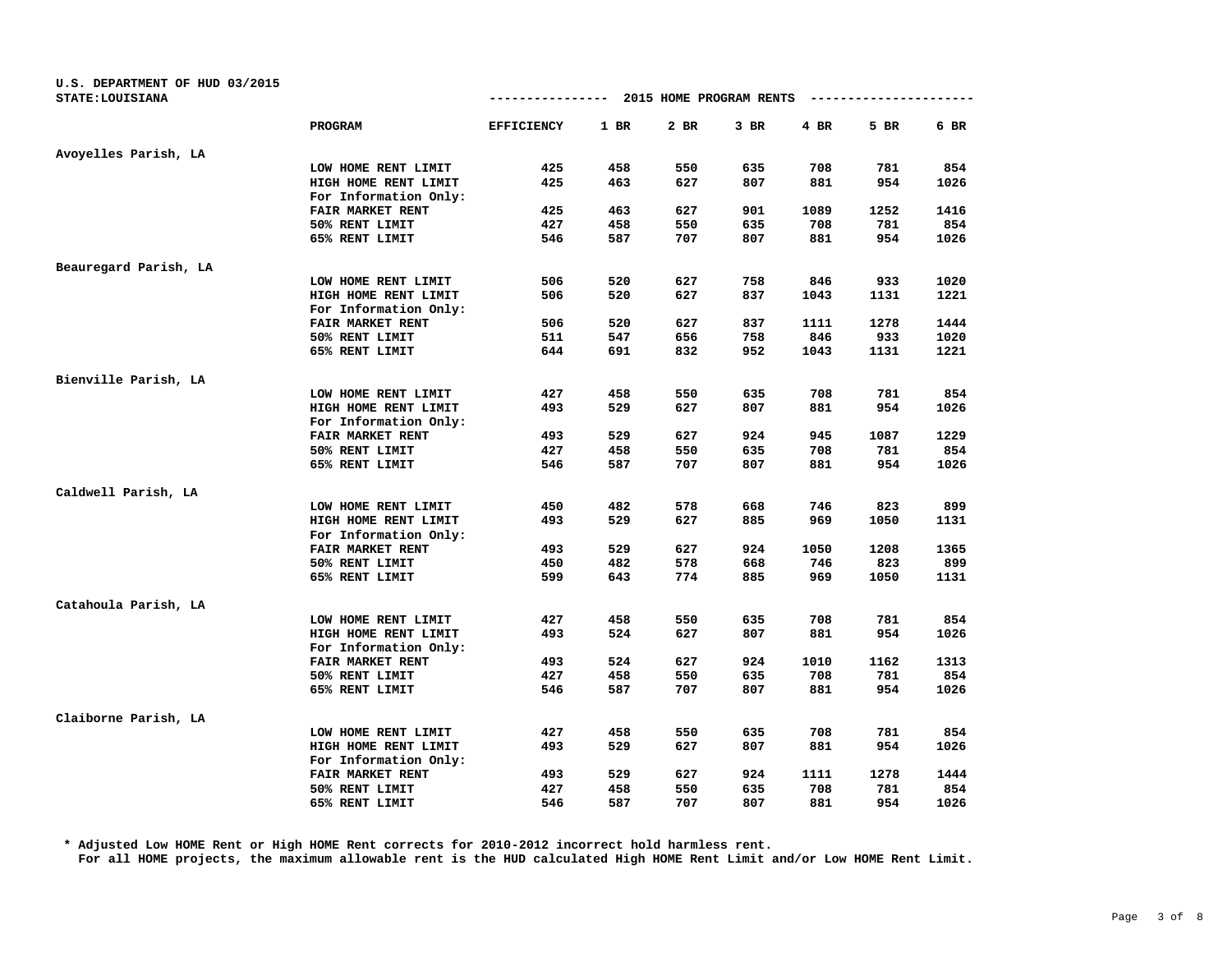| U.S. DEPARTMENT OF HUD 03/2015 |                       |                   |        |                         |        |      |      |      |
|--------------------------------|-----------------------|-------------------|--------|-------------------------|--------|------|------|------|
| STATE: LOUISIANA               |                       | -------------     |        | 2015 HOME PROGRAM RENTS |        |      |      |      |
|                                | PROGRAM               | <b>EFFICIENCY</b> | $1$ BR | 2 BR                    | $3$ BR | 4 BR | 5 BR | 6 BR |
| Concordia Parish, LA           |                       |                   |        |                         |        |      |      |      |
|                                | LOW HOME RENT LIMIT   | 427               | 458    | 550                     | 635    | 708  | 781  | 854  |
|                                | HIGH HOME RENT LIMIT  | 460               | 463    | 627                     | 807    | 881  | 954  | 1026 |
|                                | For Information Only: |                   |        |                         |        |      |      |      |
|                                | FAIR MARKET RENT      | 460               | 463    | 627                     | 924    | 927  | 1066 | 1205 |
|                                | 50% RENT LIMIT        | 427               | 458    | 550                     | 635    | 708  | 781  | 854  |
|                                | 65% RENT LIMIT        | 546               | 587    | 707                     | 807    | 881  | 954  | 1026 |
| East Carroll Parish, LA        |                       |                   |        |                         |        |      |      |      |
|                                | LOW HOME RENT LIMIT   | 427               | 458    | 550                     | 635    | 708  | 781  | 854  |
|                                | HIGH HOME RENT LIMIT  | 490               | 493    | 627                     | 781    | 881  | 954  | 1026 |
|                                | For Information Only: |                   |        |                         |        |      |      |      |
|                                | FAIR MARKET RENT      | 490               | 493    | 627                     | 781    | 1108 | 1274 | 1440 |
|                                | 50% RENT LIMIT        | 427               | 458    | 550                     | 635    | 708  | 781  | 854  |
|                                | 65% RENT LIMIT        | 546               | 587    | 707                     | 807    | 881  | 954  | 1026 |
| Evangeline Parish, LA          |                       |                   |        |                         |        |      |      |      |
|                                | LOW HOME RENT LIMIT   | 427               | 458    | 550                     | 635    | 708  | 781  | 854  |
|                                | HIGH HOME RENT LIMIT  | 460               | 463    | 627                     | 807    | 852  | 954  | 1026 |
|                                | For Information Only: |                   |        |                         |        |      |      |      |
|                                | FAIR MARKET RENT      | 460               | 463    | 627                     | 830    | 852  | 980  | 1108 |
|                                | 50% RENT LIMIT        | 427               | 458    | 550                     | 635    | 708  | 781  | 854  |
|                                | 65% RENT LIMIT        | 546               | 587    | 707                     | 807    | 881  | 954  | 1026 |
| Franklin Parish, LA            |                       |                   |        |                         |        |      |      |      |
|                                | LOW HOME RENT LIMIT   | 427               | 458    | 550                     | 635    | 708  | 781  | 854  |
|                                | HIGH HOME RENT LIMIT  | 460               | 463    | 627                     | 807    | 838  | 954  | 1026 |
|                                | For Information Only: |                   |        |                         |        |      |      |      |
|                                | FAIR MARKET RENT      | 460               | 463    | 627                     | 815    | 838  | 964  | 1089 |
|                                | 50% RENT LIMIT        | 427               | 458    | 550                     | 635    | 708  | 781  | 854  |
|                                | 65% RENT LIMIT        | 546               | 587    | 707                     | 807    | 881  | 954  | 1026 |
| Iberia Parish, LA              |                       |                   |        |                         |        |      |      |      |
|                                | LOW HOME RENT LIMIT   | 463               | 496    | 596                     | 689    | 768  | 848  | 927  |
|                                | HIGH HOME RENT LIMIT  | 523               | 527    | 713                     | 888    | 953  | 1082 | 1166 |
|                                | For Information Only: |                   |        |                         |        |      |      |      |
|                                | FAIR MARKET RENT      | 523               | 527    | 713                     | 888    | 953  | 1096 | 1239 |
|                                | 50% RENT LIMIT        | 463               | 496    | 596                     | 689    | 768  | 848  | 927  |
|                                | 65% RENT LIMIT        | 616               | 662    | 797                     | 912    | 998  | 1082 | 1166 |
| Jackson Parish, LA             |                       |                   |        |                         |        |      |      |      |
|                                | LOW HOME RENT LIMIT   | 466               | 499    | 598                     | 691    | 772  | 851  | 931  |
|                                | HIGH HOME RENT LIMIT  | 481               | 500    | 627                     | 890    | 974  | 1056 | 1138 |
|                                | For Information Only: |                   |        |                         |        |      |      |      |
|                                | FAIR MARKET RENT      | 481               | 500    | 627                     | 924    | 1019 | 1172 | 1325 |
|                                | 50% RENT LIMIT        | 466               | 499    | 598                     | 691    | 772  | 851  | 931  |
|                                | 65% RENT LIMIT        | 603               | 647    | 778                     | 890    | 974  | 1056 | 1138 |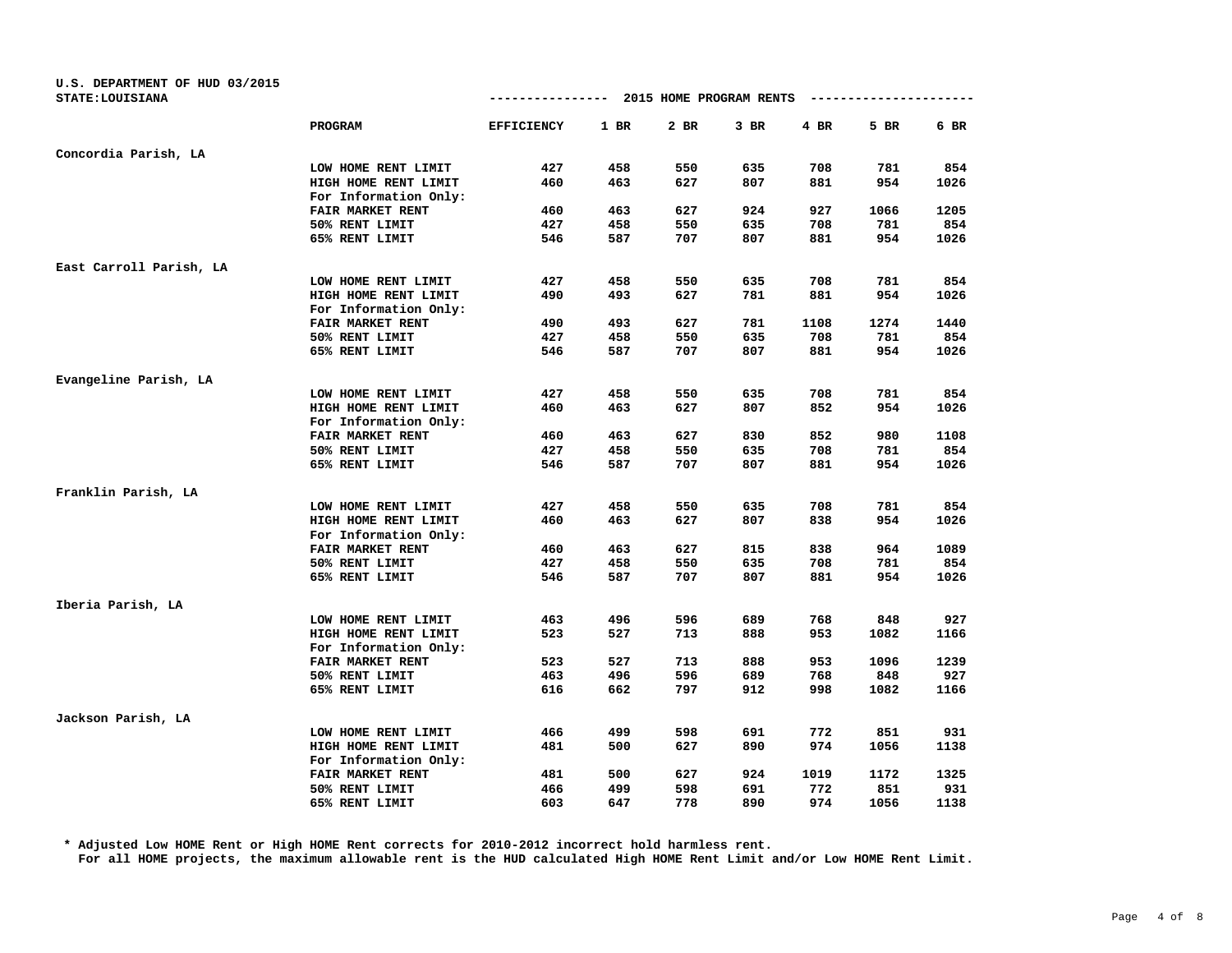| U.S. DEPARTMENT OF HUD 03/2015 |                         |                                        |      |      |        |      |      |      |
|--------------------------------|-------------------------|----------------------------------------|------|------|--------|------|------|------|
| STATE: LOUISIANA               |                         | -------------- 2015 HOME PROGRAM RENTS |      |      |        |      |      |      |
|                                | PROGRAM                 | <b>EFFICIENCY</b>                      | 1 BR | 2 BR | $3$ BR | 4 BR | 5 BR | 6 BR |
| Jefferson Davis Parish, LA     |                         |                                        |      |      |        |      |      |      |
|                                | LOW HOME RENT LIMIT     | 492                                    | 527  | 627  | 730    | 815  | 899  | 983  |
|                                | HIGH HOME RENT LIMIT    | 493                                    | 529  | 627  | 889    | 892  | 1026 | 1160 |
|                                | For Information Only:   |                                        |      |      |        |      |      |      |
|                                | FAIR MARKET RENT        | 493                                    | 529  | 627  | 889    | 892  | 1026 | 1160 |
|                                | 50% RENT LIMIT          | 492                                    | 527  | 632  | 730    | 815  | 899  | 983  |
|                                | 65% RENT LIMIT          | 634                                    | 680  | 818  | 936    | 1025 | 1112 | 1200 |
| La Salle Parish, LA            |                         |                                        |      |      |        |      |      |      |
|                                | LOW HOME RENT LIMIT     | 469                                    | 472  | 622  | 719    | 802  | 885  | 967  |
|                                | HIGH HOME RENT LIMIT    | 469                                    | 472  | 627  | 864    | 945  | 1069 | 1152 |
|                                | For Information Only:   |                                        |      |      |        |      |      |      |
|                                | FAIR MARKET RENT        | 469                                    | 472  | 627  | 864    | 945  | 1087 | 1229 |
|                                | 50% RENT LIMIT          | 485                                    | 519  | 622  | 719    | 802  | 885  | 967  |
|                                | 65% RENT LIMIT          | 610                                    | 655  | 788  | 901    | 986  | 1069 | 1152 |
| Lincoln Parish, LA             |                         |                                        |      |      |        |      |      |      |
|                                | LOW HOME RENT LIMIT     | 467                                    | 501  | 601  | 694    | 775  | 855  | 934  |
|                                | HIGH HOME RENT LIMIT    | 599                                    | 603  | 742  | 897    | 981  | 1064 | 1147 |
|                                | For Information Only:   |                                        |      |      |        |      |      |      |
|                                | <b>FAIR MARKET RENT</b> | 599                                    | 603  | 742  | 1029   | 1314 | 1511 | 1708 |
|                                | 50% RENT LIMIT          | 467                                    | 501  | 601  | 694    | 775  | 855  | 934  |
|                                | 65% RENT LIMIT          | 608                                    | 652  | 784  | 897    | 981  | 1064 | 1147 |
| Madison Parish, LA             |                         |                                        |      |      |        |      |      |      |
|                                | LOW HOME RENT LIMIT     | 427                                    | 458  | 550  | 635    | 708  | 781  | 854  |
|                                | HIGH HOME RENT LIMIT    | 460                                    | 463  | 627  | 802    | 838  | 954  | 1026 |
|                                | For Information Only:   |                                        |      |      |        |      |      |      |
|                                | <b>FAIR MARKET RENT</b> | 460                                    | 463  | 627  | 802    | 838  | 964  | 1089 |
|                                | 50% RENT LIMIT          | 427                                    | 458  | 550  | 635    | 708  | 781  | 854  |
|                                | 65% RENT LIMIT          | 546                                    | 587  | 707  | 807    | 881  | 954  | 1026 |
| Morehouse Parish, LA           |                         |                                        |      |      |        |      |      |      |
|                                | LOW HOME RENT LIMIT     | 427                                    | 458  | 550  | 635    | 708  | 781  | 854  |
|                                | HIGH HOME RENT LIMIT    | 466                                    | 469  | 627  | 781    | 881  | 954  | 1026 |
|                                | For Information Only:   |                                        |      |      |        |      |      |      |
|                                | FAIR MARKET RENT        | 466                                    | 469  | 627  | 781    | 1025 | 1179 | 1333 |
|                                | 50% RENT LIMIT          | 427                                    | 458  | 550  | 635    | 708  | 781  | 854  |
|                                | 65% RENT LIMIT          | 546                                    | 587  | 707  | 807    | 881  | 954  | 1026 |
| Natchitoches Parish, LA        |                         |                                        |      |      |        |      |      |      |
|                                | LOW HOME RENT LIMIT     | 427                                    | 458  | 550  | 635    | 708  | 781  | 854  |
|                                | HIGH HOME RENT LIMIT    | 546                                    | 574  | 681  | 807    | 881  | 954  | 1026 |
|                                | For Information Only:   |                                        |      |      |        |      |      |      |
|                                | FAIR MARKET RENT        | 550                                    | 574  | 681  | 906    | 921  | 1059 | 1197 |
|                                | 50% RENT LIMIT          | 427                                    | 458  | 550  | 635    | 708  | 781  | 854  |
|                                | 65% RENT LIMIT          | 546                                    | 587  | 707  | 807    | 881  | 954  | 1026 |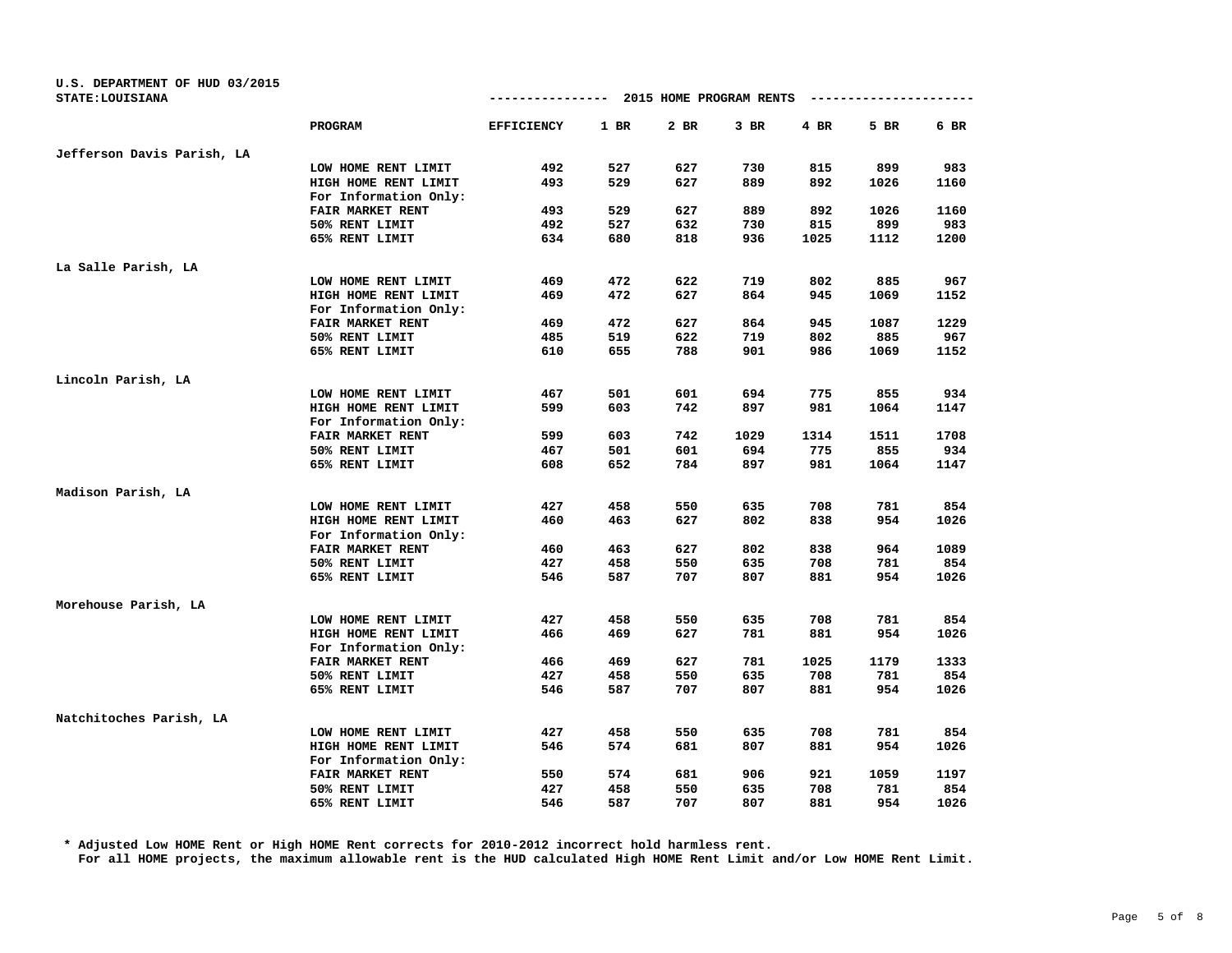| U.S. DEPARTMENT OF HUD 03/2015<br><b>STATE: LOUISIANA</b> |                                           |                   |        | ------------- 2015 HOME PROGRAM RENTS |      |      |      |      |
|-----------------------------------------------------------|-------------------------------------------|-------------------|--------|---------------------------------------|------|------|------|------|
|                                                           | PROGRAM                                   | <b>EFFICIENCY</b> | $1$ BR | 2 BR                                  | 3 BR | 4 BR | 5 BR | 6 BR |
| Red River Parish, LA                                      |                                           |                   |        |                                       |      |      |      |      |
|                                                           | LOW HOME RENT LIMIT                       | 427               | 458    | 550                                   | 635  | 708  | 781  | 854  |
|                                                           | HIGH HOME RENT LIMIT                      | 512               | 549    | 651                                   | 809  | 883  | 956  | 1028 |
|                                                           | For Information Only:                     |                   |        |                                       |      |      |      |      |
|                                                           | FAIR MARKET RENT                          | 512               | 549    | 651                                   | 959  | 981  | 1128 | 1275 |
|                                                           | 50% RENT LIMIT                            | 427               | 458    | 550                                   | 635  | 708  | 781  | 854  |
|                                                           | 65% RENT LIMIT                            | 548               | 588    | 708                                   | 809  | 883  | 956  | 1028 |
| Richland Parish, LA                                       |                                           |                   |        |                                       |      |      |      |      |
|                                                           | LOW HOME RENT LIMIT                       | 427               | 458    | 550                                   | 635  | 708  | 781  | 854  |
|                                                           | HIGH HOME RENT LIMIT                      | 460               | 463    | 627                                   | 807  | 881  | 954  | 1026 |
|                                                           | For Information Only:                     |                   |        |                                       |      |      |      |      |
|                                                           | FAIR MARKET RENT                          | 460               | 463    | 627                                   | 854  | 884  | 1017 | 1149 |
|                                                           | 50% RENT LIMIT                            | 427               | 458    | 550                                   | 635  | 708  | 781  | 854  |
|                                                           | 65% RENT LIMIT                            | 546               | 587    | 707                                   | 807  | 881  | 954  | 1026 |
| Sabine Parish, LA                                         |                                           |                   |        |                                       |      |      |      |      |
|                                                           | LOW HOME RENT LIMIT                       | 435               | 466    | 560                                   | 646  | 721  | 796  | 869  |
|                                                           | HIGH HOME RENT LIMIT                      | 506               | 514    | 627                                   | 781  | 900  | 975  | 1049 |
|                                                           | For Information Only:                     |                   |        |                                       |      |      |      |      |
|                                                           | FAIR MARKET RENT                          | 506               | 514    | 627                                   | 781  | 1111 | 1278 | 1444 |
|                                                           | 50% RENT LIMIT                            | 435               | 466    | 560                                   | 646  | 721  | 796  | 869  |
|                                                           | 65% RENT LIMIT                            | 558               | 599    | 721                                   | 824  | 900  | 975  | 1049 |
| St. James Parish, LA                                      |                                           |                   |        |                                       |      |      |      |      |
|                                                           | LOW HOME RENT LIMIT                       | 493               | 529    | 627                                   | 870  | 971  | 1071 | 1170 |
|                                                           | HIGH HOME RENT LIMIT                      | 493               | 529    | 627                                   | 924  | 1001 | 1151 | 1301 |
|                                                           | For Information Only:<br>FAIR MARKET RENT | 493               | 529    | 627                                   | 924  | 1001 | 1151 | 1301 |
|                                                           | 50% RENT LIMIT                            | 586               | 628    | 753                                   | 870  | 971  | 1071 | 1170 |
|                                                           | 65% RENT LIMIT                            | 774               | 831    | 999                                   | 1145 | 1259 | 1370 | 1481 |
| St. Landry Parish, LA                                     |                                           |                   |        |                                       |      |      |      |      |
|                                                           | LOW HOME RENT LIMIT                       | 421               | 458    | 550                                   | 635  | 708  | 781  | 854  |
|                                                           | HIGH HOME RENT LIMIT                      | 421               | 463    | 627                                   | 786  | 838  | 954  | 1026 |
|                                                           | For Information Only:                     |                   |        |                                       |      |      |      |      |
|                                                           | FAIR MARKET RENT                          | 421               | 463    | 627                                   | 786  | 838  | 964  | 1089 |
|                                                           | 50% RENT LIMIT                            | 427               | 458    | 550                                   | 635  | 708  | 781  | 854  |
|                                                           | 65% RENT LIMIT                            | 546               | 587    | 707                                   | 807  | 881  | 954  | 1026 |
|                                                           |                                           |                   |        |                                       |      |      |      |      |
| St. Mary Parish, LA                                       | LOW HOME RENT LIMIT                       | 443               | 475    | 570                                   | 658  | 733  | 810  | 885  |
|                                                           | HIGH HOME RENT LIMIT                      | 476               | 479    | 639                                   | 850  | 929  | 1007 | 1084 |
|                                                           | For Information Only:                     |                   |        |                                       |      |      |      |      |
|                                                           | FAIR MARKET RENT                          | 476               | 479    | 639                                   | 897  | 960  | 1104 | 1248 |
|                                                           | 50% RENT LIMIT                            | 443               | 475    | 570                                   | 658  | 733  | 810  | 885  |
|                                                           | 65% RENT LIMIT                            | 575               | 618    | 743                                   | 850  | 929  | 1007 | 1084 |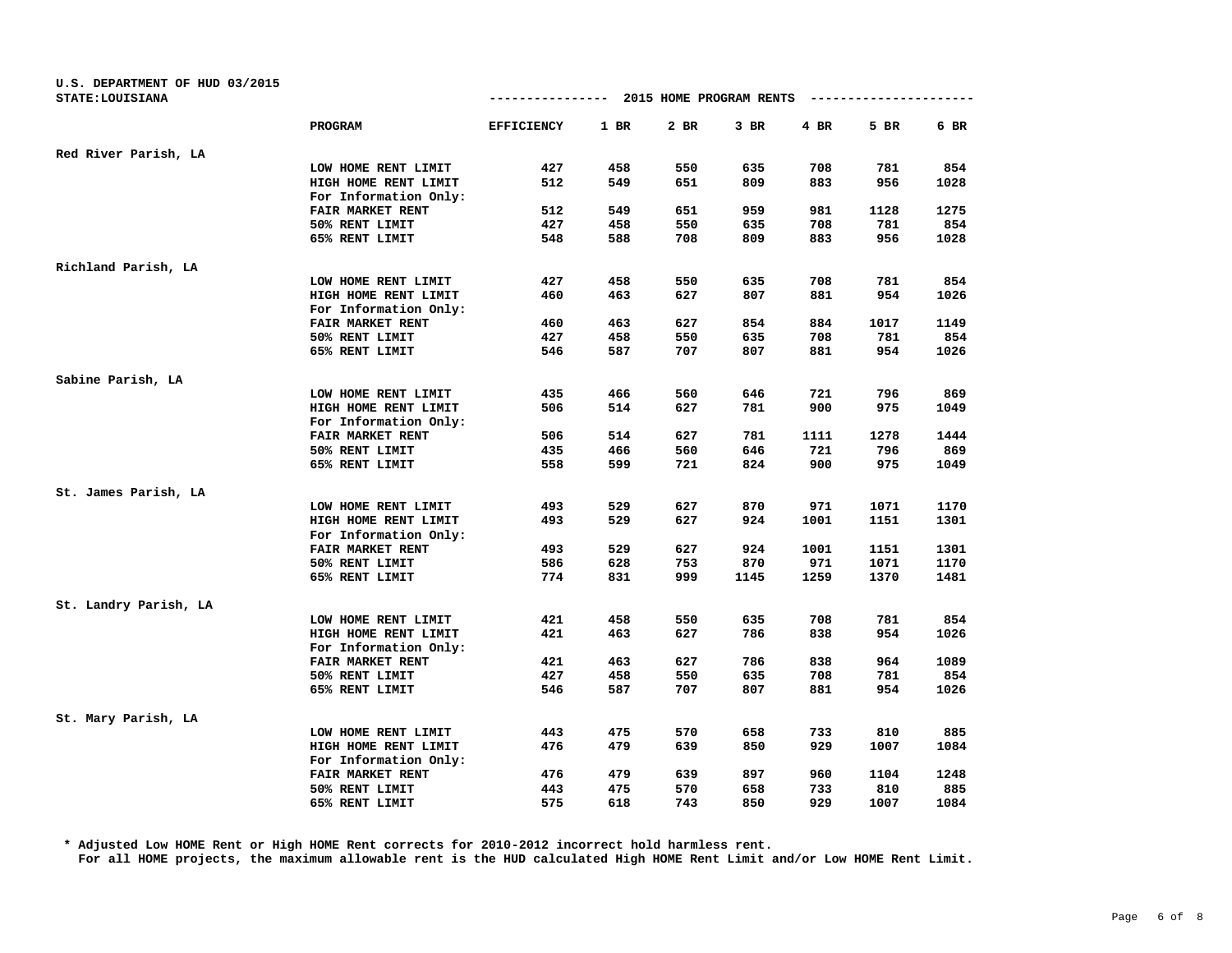| U.S. DEPARTMENT OF HUD 03/2015<br>STATE: LOUISIANA |                       | -------------     |        | 2015 HOME PROGRAM RENTS |        |      |      |      |
|----------------------------------------------------|-----------------------|-------------------|--------|-------------------------|--------|------|------|------|
|                                                    | PROGRAM               | <b>EFFICIENCY</b> | $1$ BR | 2 BR                    | $3$ BR | 4 BR | 5 BR | 6 BR |
| Tangipahoa Parish, LA                              |                       |                   |        |                         |        |      |      |      |
|                                                    | LOW HOME RENT LIMIT   | 470               | 503    | 603                     | 696    | 777  | 858  | 938  |
|                                                    | HIGH HOME RENT LIMIT  | 547               | 639    | 768                     | 879    | 961  | 1042 | 1123 |
|                                                    | For Information Only: |                   |        |                         |        |      |      |      |
|                                                    | FAIR MARKET RENT      | 547               | 702    | 832                     | 1051   | 1231 | 1416 | 1600 |
|                                                    | 50% RENT LIMIT        | 470               | 503    | 603                     | 696    | 777  | 858  | 938  |
|                                                    | 65% RENT LIMIT        | 595               | 639    | 768                     | 879    | 961  | 1042 | 1123 |
| Tensas Parish, LA                                  |                       |                   |        |                         |        |      |      |      |
|                                                    | LOW HOME RENT LIMIT   | 427               | 458    | 550                     | 635    | 708  | 781  | 854  |
|                                                    | HIGH HOME RENT LIMIT  | 460               | 463    | 627                     | 781    | 838  | 954  | 1026 |
|                                                    | For Information Only: |                   |        |                         |        |      |      |      |
|                                                    | FAIR MARKET RENT      | 460               | 463    | 627                     | 781    | 838  | 964  | 1089 |
|                                                    | 50% RENT LIMIT        | 427               | 458    | 550                     | 635    | 708  | 781  | 854  |
|                                                    | 65% RENT LIMIT        | 546               | 587    | 707                     | 807    | 881  | 954  | 1026 |
| Vermilion Parish, LA                               |                       |                   |        |                         |        |      |      |      |
|                                                    | LOW HOME RENT LIMIT   | 516               | 553    | 660                     | 767    | 856  | 944  | 1032 |
|                                                    | HIGH HOME RENT LIMIT  | 519               | 557    | 660                     | 963    | 1080 | 1173 | 1266 |
|                                                    | For Information Only: |                   |        |                         |        |      |      |      |
|                                                    | FAIR MARKET RENT      | 519               | 557    | 660                     | 963    | 1128 | 1297 | 1466 |
|                                                    | 50% RENT LIMIT        | 516               | 553    | 663                     | 767    | 856  | 944  | 1032 |
|                                                    | 65% RENT LIMIT        | 666               | 716    | 861                     | 985    | 1080 | 1173 | 1266 |
| Vernon Parish, LA                                  |                       |                   |        |                         |        |      |      |      |
|                                                    | LOW HOME RENT LIMIT   | 480               | 514    | 617                     | 712    | 795  | 877  | 959  |
|                                                    | HIGH HOME RENT LIMIT  | 526               | 652    | 784                     | 897    | 981  | 1064 | 1147 |
|                                                    | For Information Only: |                   |        |                         |        |      |      |      |
|                                                    | FAIR MARKET RENT      | 526               | 652    | 882                     | 1098   | 1179 | 1356 | 1533 |
|                                                    | 50% RENT LIMIT        | 480               | 514    | 617                     | 712    | 795  | 877  | 959  |
|                                                    | 65% RENT LIMIT        | 608               | 652    | 784                     | 897    | 981  | 1064 | 1147 |
| Washington Parish, LA                              |                       |                   |        |                         |        |      |      |      |
|                                                    | LOW HOME RENT LIMIT   | 427               | 458    | 550                     | 635    | 708  | 781  | 854  |
|                                                    | HIGH HOME RENT LIMIT  | 473               | 476    | 644                     | 802    | 881  | 954  | 1026 |
|                                                    | For Information Only: |                   |        |                         |        |      |      |      |
|                                                    | FAIR MARKET RENT      | 473               | 476    | 644                     | 802    | 1020 | 1173 | 1326 |
|                                                    | 50% RENT LIMIT        | 427               | 458    | 550                     | 635    | 708  | 781  | 854  |
|                                                    | 65% RENT LIMIT        | 546               | 587    | 707                     | 807    | 881  | 954  | 1026 |
| Webster Parish, LA                                 |                       |                   |        |                         |        |      |      |      |
|                                                    | LOW HOME RENT LIMIT   | 427               | 458    | 550                     | 635    | 708  | 781  | 854  |
|                                                    | HIGH HOME RENT LIMIT  | 493               | 507    | 627                     | 807    | 838  | 954  | 1026 |
|                                                    | For Information Only: |                   |        |                         |        |      |      |      |
|                                                    | FAIR MARKET RENT      | 493               | 507    | 627                     | 822    | 838  | 964  | 1089 |
|                                                    | 50% RENT LIMIT        | 427               | 458    | 550                     | 635    | 708  | 781  | 854  |
|                                                    | 65% RENT LIMIT        | 546               | 587    | 707                     | 807    | 881  | 954  | 1026 |